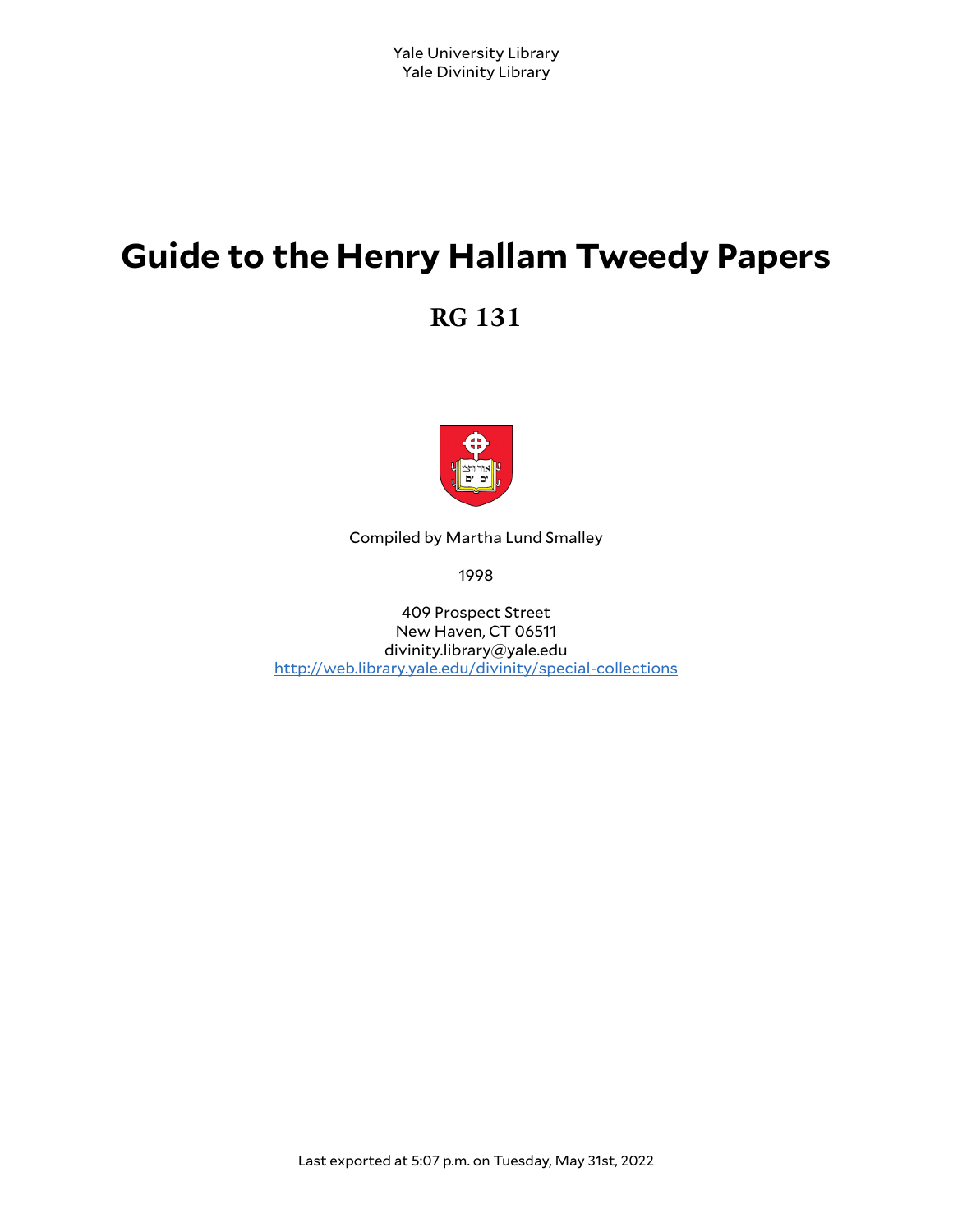# **Table of Contents**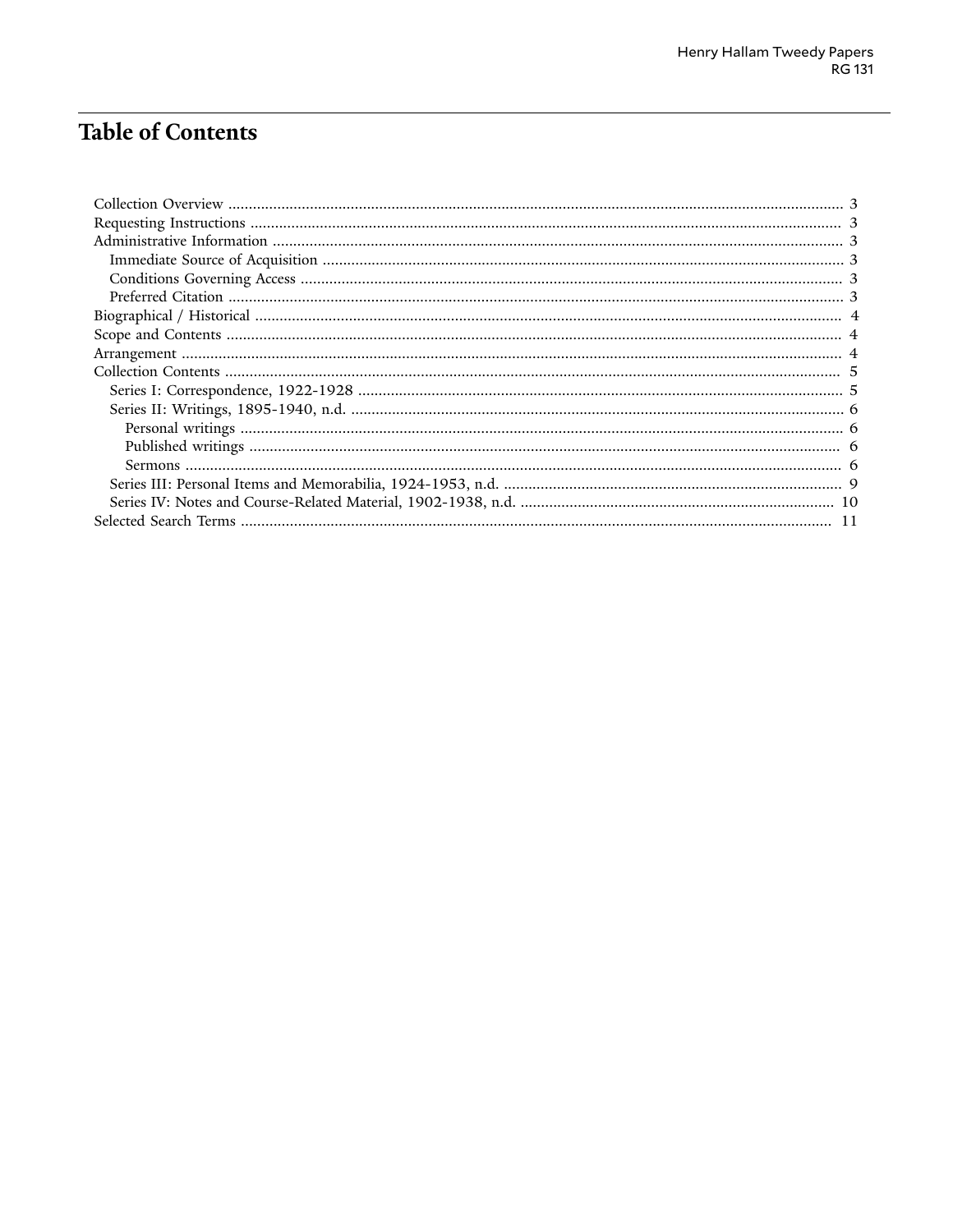### <span id="page-2-0"></span>**Collection Overview**

|                                                | <b>REPOSITORY:</b> Yale Divinity Library<br>409 Prospect Street<br>New Haven, CT 06511<br>divinity.library@yale.edu<br>http://web.library.yale.edu/divinity/special-collections                                      |
|------------------------------------------------|----------------------------------------------------------------------------------------------------------------------------------------------------------------------------------------------------------------------|
| <b>CALL NUMBER: RG 131</b>                     |                                                                                                                                                                                                                      |
|                                                | <b>CREATOR:</b> Tweedy, Henry Hallam, 1868-1953                                                                                                                                                                      |
|                                                | <b>TITLE:</b> Henry Hallam Tweedy Papers                                                                                                                                                                             |
|                                                | <b>DATES: 1895-1953</b>                                                                                                                                                                                              |
| PHYSICAL DESCRIPTION: 6 linear feet (15 boxes) |                                                                                                                                                                                                                      |
| <b>LANGUAGE: English</b>                       |                                                                                                                                                                                                                      |
|                                                | <b>SUMMARY:</b> Writings and sermons of Tweedy document his theology and his career at<br>Yale. Henry Hallam Tweedy (1868-1953) was professor of practical theology<br>at the Yale Divinity School for thirty years. |
|                                                | <b>ONLINE FINDING AID:</b> To cite or bookmark this finding aid, please use the following link: https://<br>hdl.handle.net/10079/fa/divinity.131                                                                     |

# <span id="page-2-1"></span>**Requesting Instructions**

To request items from this collection for use on site, please use the request links in the HTML version of this finding aid, available at <https://hdl.handle.net/10079/fa/divinity.131>.

Key to the container abbreviations used in the PDF finding aid:

b. box

f. folder

# <span id="page-2-2"></span>**Administrative Information**

#### <span id="page-2-3"></span>**Immediate Source of Acquisition**

Gift of the Tweedy family.

#### <span id="page-2-4"></span>**Conditions Governing Access**

The materials are open for research.

#### <span id="page-2-5"></span>**Preferred Citation**

Henry Hallam Tweedy Papers (RG 131), Special Collections, Yale Divinity School Library.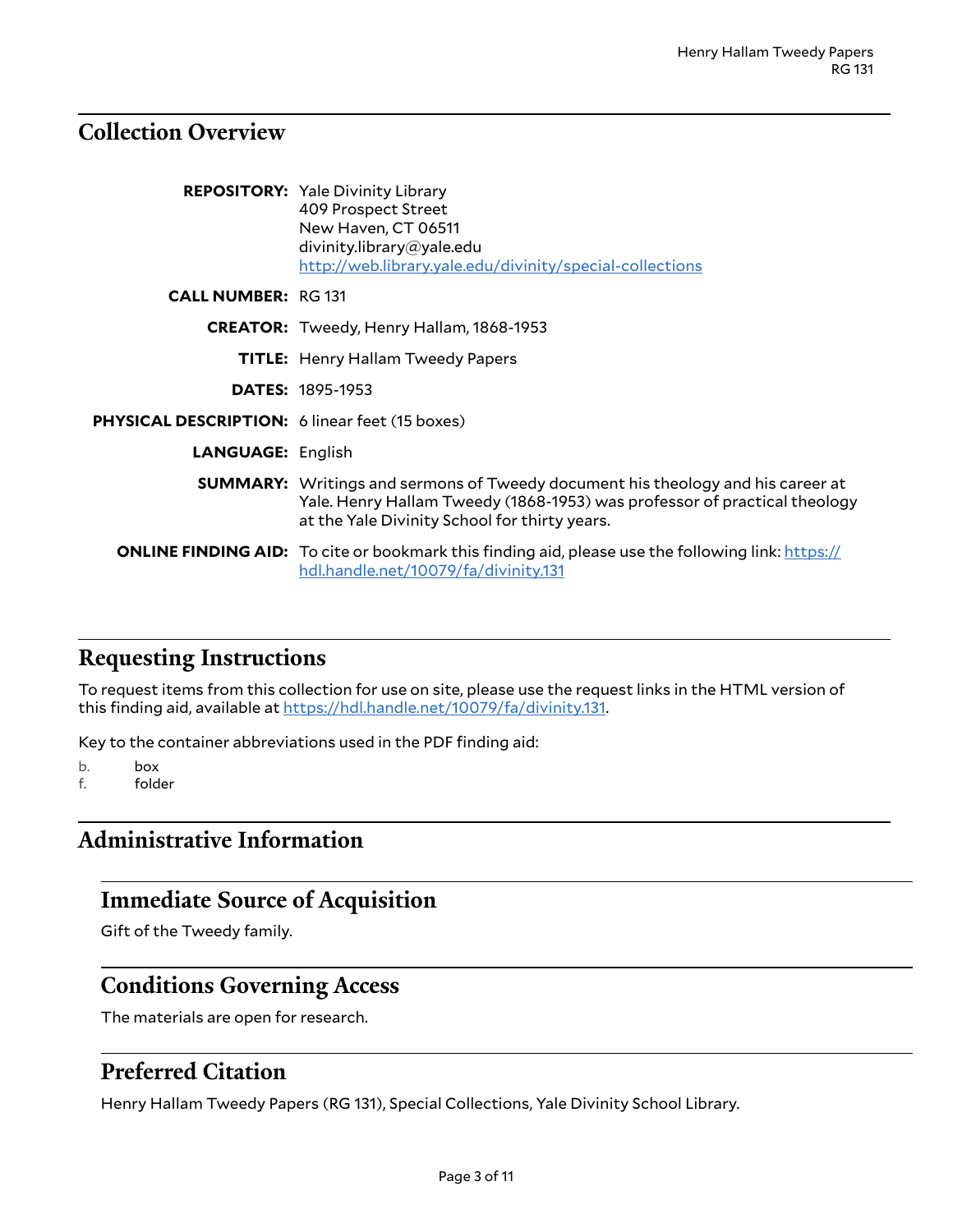# <span id="page-3-0"></span>**Biographical / Historical**

Henry Hallam Tweedy (1868-1953), a native of Binghamton, New York, was professor of practical theology at the Yale Divinity School from 1909 to 1937. He received his Bachelor's and Master's degrees from Yale and also attended Union Theological Seminary and the University of Berlin. A Congregational minister, he occupied pulpits in Utica, New York and Bridgeport before joining the Yale faculty in 1909. He was awarded an honorary doctorate by Lebanon Valley College in 1921. Tweedy was acting dean of the Yale Divinity School from 1934 to 1935. He compiled the hymnal *Christian Worship and Praise* and wrote or coauthored the books *Moral and Religious Training in the School and Home*, *Religion and War*, and *Training the Devotional Life*.

### <span id="page-3-1"></span>**Scope and Contents**

There is little personal material in this collection, but Tweedy's writings, sermons, and course-related material provide excellent documentation of the theology and methods of one of the Yale Divinity School's most renowned professors of practical theology.

Nearly 400 manuscript sermons by Tweedy are contained in the collection. Places and dates preached are noted on the individual envelopes containing the sermons. A full list of sermon titles is provided only for the first two boxes. Themes addressed by Tweedy reflect the issues of war, urbanization, and morality of concern to American society during the first few decades of the twentieth century.

#### <span id="page-3-2"></span>**Arrangement**

- I. Correspondence, 1922-1928
- II. Writings, 1895-1940, n.d.
- III. Personal Items and Memorabilia, 1924-1953, n.d.
- IV. Notes and Course-Related Material, 1902-1938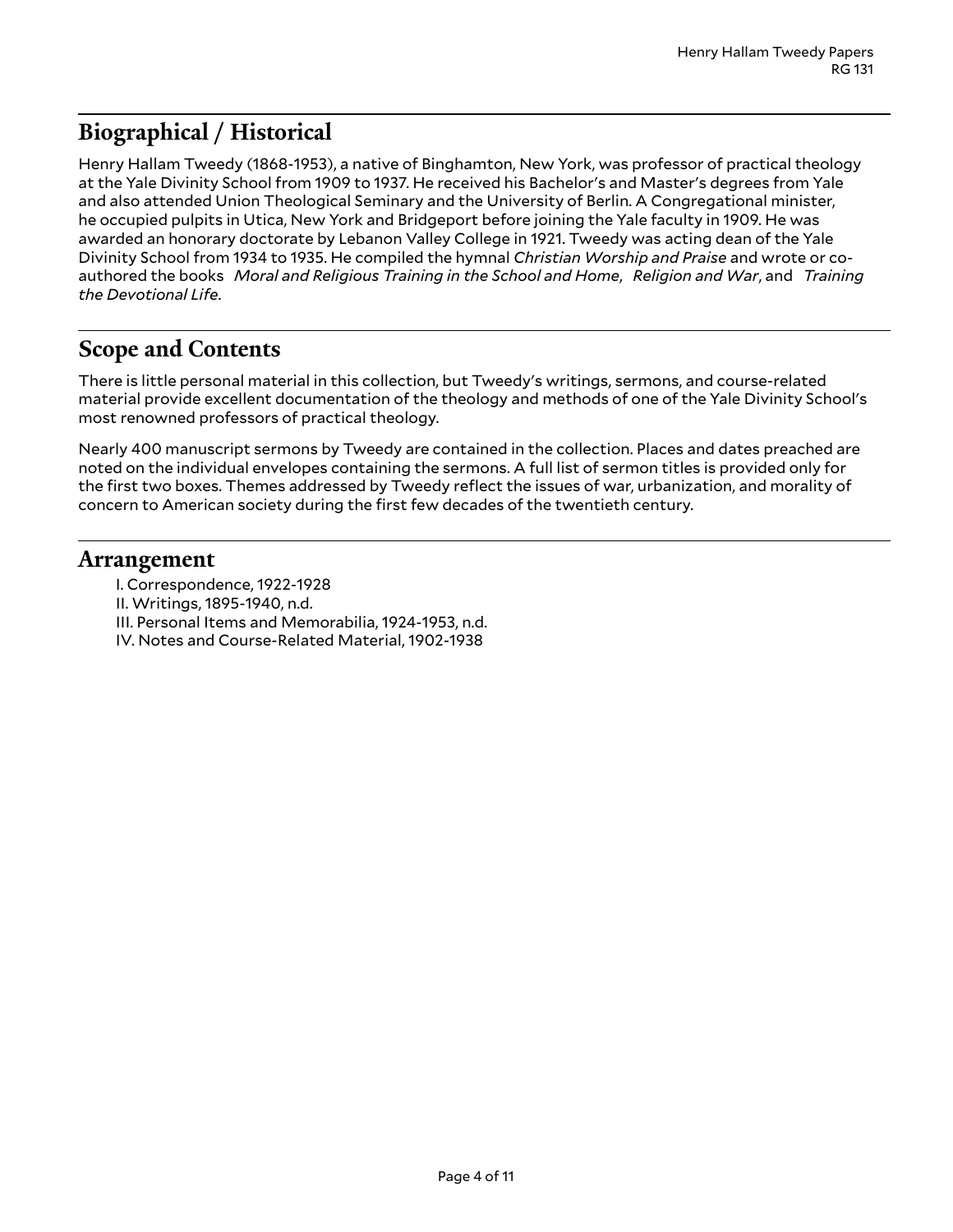# <span id="page-4-1"></span><span id="page-4-0"></span>**Collection Contents Series I: Correspondence, 1922-1928**

| b. 1, f. 1 | From Channing Pollock   | 1923      |
|------------|-------------------------|-----------|
| b. 1, f. 1 | From J. Robert Halmshaw | 1922-1928 |
| b. 1, f. 1 | To Bruce Curry          | n.d.      |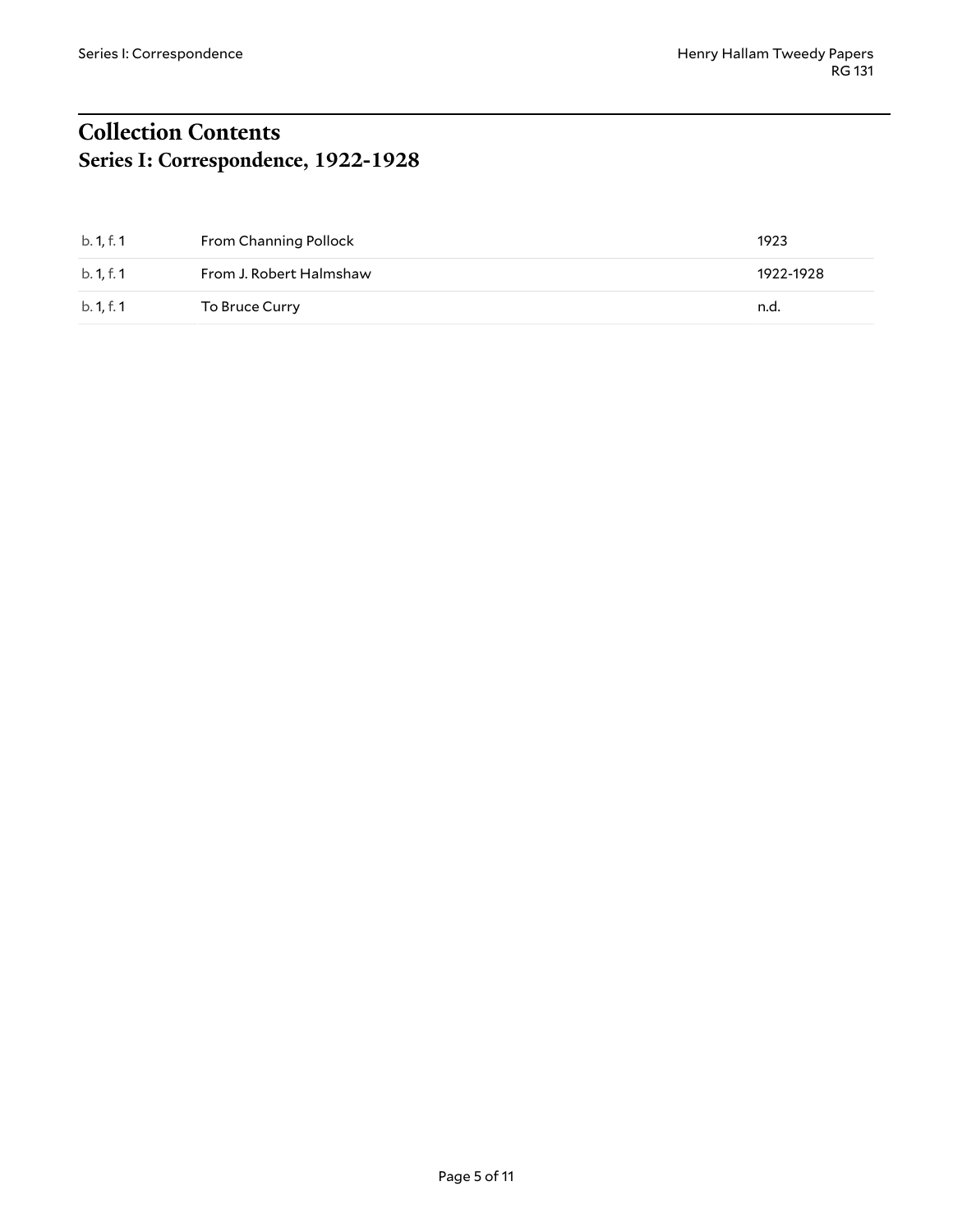# <span id="page-5-0"></span>**Series II: Writings, 1895-1940, n.d.**

<span id="page-5-2"></span><span id="page-5-1"></span>

| Personal writings |  |
|-------------------|--|
|-------------------|--|

<span id="page-5-3"></span>

| b. 1, f. 2 | Hymns, prayers, poems, stories, Christmas greetings                                        |           |
|------------|--------------------------------------------------------------------------------------------|-----------|
|            | Published writings                                                                         |           |
| b. 1, f. 3 | "Frank Talks with Honest Doubters"                                                         | 1904      |
| b. 1, f. 3 | "Making Prayer Real" (International Journal of Religious Education)                        | 1934      |
| b. 1, f. 3 | "Making Devotional Reading Real" (International Journal of Religious<br>Education)         | 1934      |
| b. 1, f. 3 | "Is there a Reasonable Basis for a Belief in Personal Survival?" (The Pilgrim<br>Highroad) | 1935      |
|            | Sermons                                                                                    |           |
| b. 1, f. 4 | "Abimelech"                                                                                | 1899      |
| b. 1, f. 4 | Academic occasions                                                                         | 1896-1938 |
| b. 1, f. 5 | "The Acknowledgment of God That Counts"                                                    | 1900      |
| b. 1, f. 5 | "Address to Church in Search of a Pastor"                                                  | 1920      |
| b. 1, f. 5 | "Adjustment to God"                                                                        | 1933      |
| b. 1, f. 5 | "Ahasurrus: The Nemesis of Vick"                                                           | 1900      |
| b. 1, f. 5 | "Ageless Calvary"                                                                          | 1899      |
| b. 1, f. 5 | "The Aloneness of the Soul"                                                                | 1900      |
| b. 1, f. 5 | "Amusements" (Address)                                                                     | 1931      |
| b. 1, f. 5 | "Anarchy"                                                                                  | 1901      |
| b. 1, f. 5 | "The Answer of Grace"                                                                      | 1902      |
| b. 1, f. 5 | "The Answer is an Ungranted Prayer"                                                        | 1908      |
| b. 1, f. 6 | "The Arithmetic of Character"                                                              | 1898      |
| b. 1, f. 6 | "The Art of Life"                                                                          | 1901      |
| b. 1, f. 6 | "An Artist's Conceptions of the Gospel: The Christ of Tissot"                              | 1900      |
| b. 1, f. 6 | "Atherton's Resurrection"                                                                  | 1901      |
| b. 1, f. 7 | "In the Authority of Gashmu"                                                               | 1902      |
| b. 1, f. 7 | "Baked Lives"                                                                              | 1933      |
| b. 1, f. 7 | "The Battle Cry of Progress"                                                               | 1899      |
| b. 1, f. 7 | "The Battle for Brotherhood"                                                               | 1904      |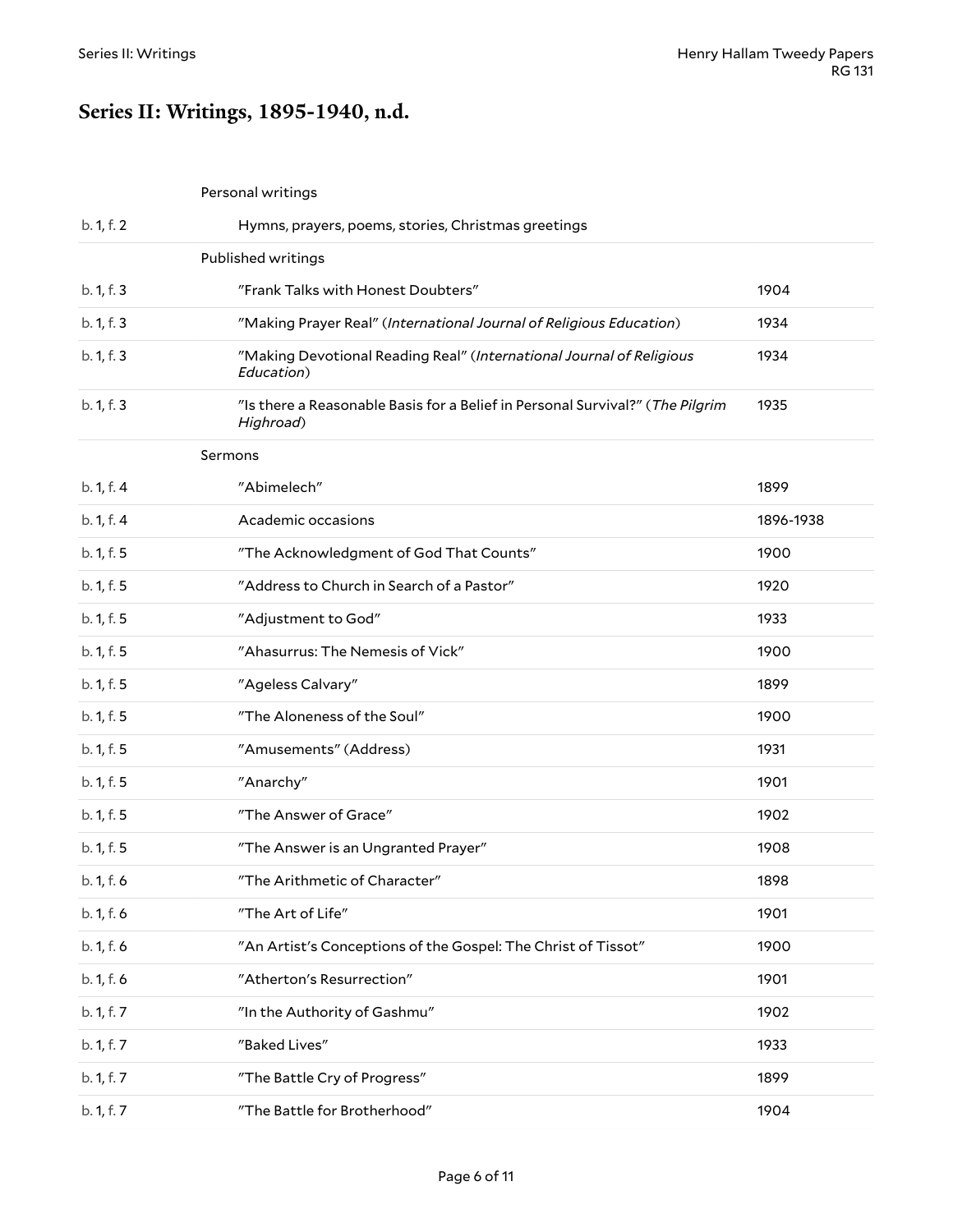#### Sermons (continued)

| b. 1, f. 7  | "The Beatitude of Endurance"                                 | 1905 |
|-------------|--------------------------------------------------------------|------|
| b. 1, f. 7  | "The Beatitude of the Peace Makers"                          | 1907 |
| b. 1, f. 8  | "The Beauty of Holiness"                                     | 1904 |
| b. 1, f. 8  | "Benjamin"                                                   | 1899 |
| b. 1, f. 8  | "The Best Degree"                                            | 1924 |
| b. 1, f. 8  | "The Bible and Science"                                      | 1923 |
| b. 1, f. 8  | "The Bible of Today"                                         | 1901 |
| b. 1, f. 8  | "Bible Studies"                                              | n.d. |
| b. 1, f. 8  | "The Biography of the Devil" (Lecture)                       | 1901 |
| b. 1, f. 8  | "The Book of Life"                                           | 1904 |
| b. 1, f. 8  | "Books and the Spiritual Life"                               | 1906 |
| b. 1, f. 8  | "The Bridge of San Luis Rey"                                 | 1930 |
| b. 1, f. 8  | "Bridgeport's Real Four Hundred"                             | 1908 |
| b. 2, f. 9  | "Browning's 'My Star': The Revelations of Love"              | n.d. |
| b. 2, f. 9  | "Business Men and the Bible"                                 | 1926 |
| b. 2, f. 9  | "Business Methods in Church Affairs"                         | 1899 |
| b. 2, f. 9  | "But"                                                        | 1905 |
| b. 2, f. 9  | "A Call for Volunteers"                                      | 1895 |
| b. 2, f. 9  | "Can I Believe in God the Father?"                           | 1904 |
| b. 2, f. 9  | "Causing the Dragons to Praise God"                          | 1942 |
| b. 2, f. 10 | "The Challenge of Easter"                                    | 1928 |
| b. 2, f. 10 | "The Challenge of the Modern World to the Ministry"          | 1906 |
| b. 2, f. 10 | "The Challenge Presented to the Preacher by the Modern Mind" | 1913 |
| b. 2, f. 10 | "The Chambers of Imagery"                                    | 1909 |
| b. 2, f. 11 | Chapel Talks I-IV                                            | 1923 |
| b. 2, f. 12 | "Character and Creed"                                        | 1902 |
| b. 2, f. 12 | "Characteristics of Christian Faith"                         | 1898 |
| b. 2, f. 12 | "Charge to the People"                                       | 1910 |
| b. 2, f. 13 | "The Child and the Bible School"                             | 1902 |
| b. 2, f. 13 | "The Child and the Pastor" (2 lectures)                      | 1908 |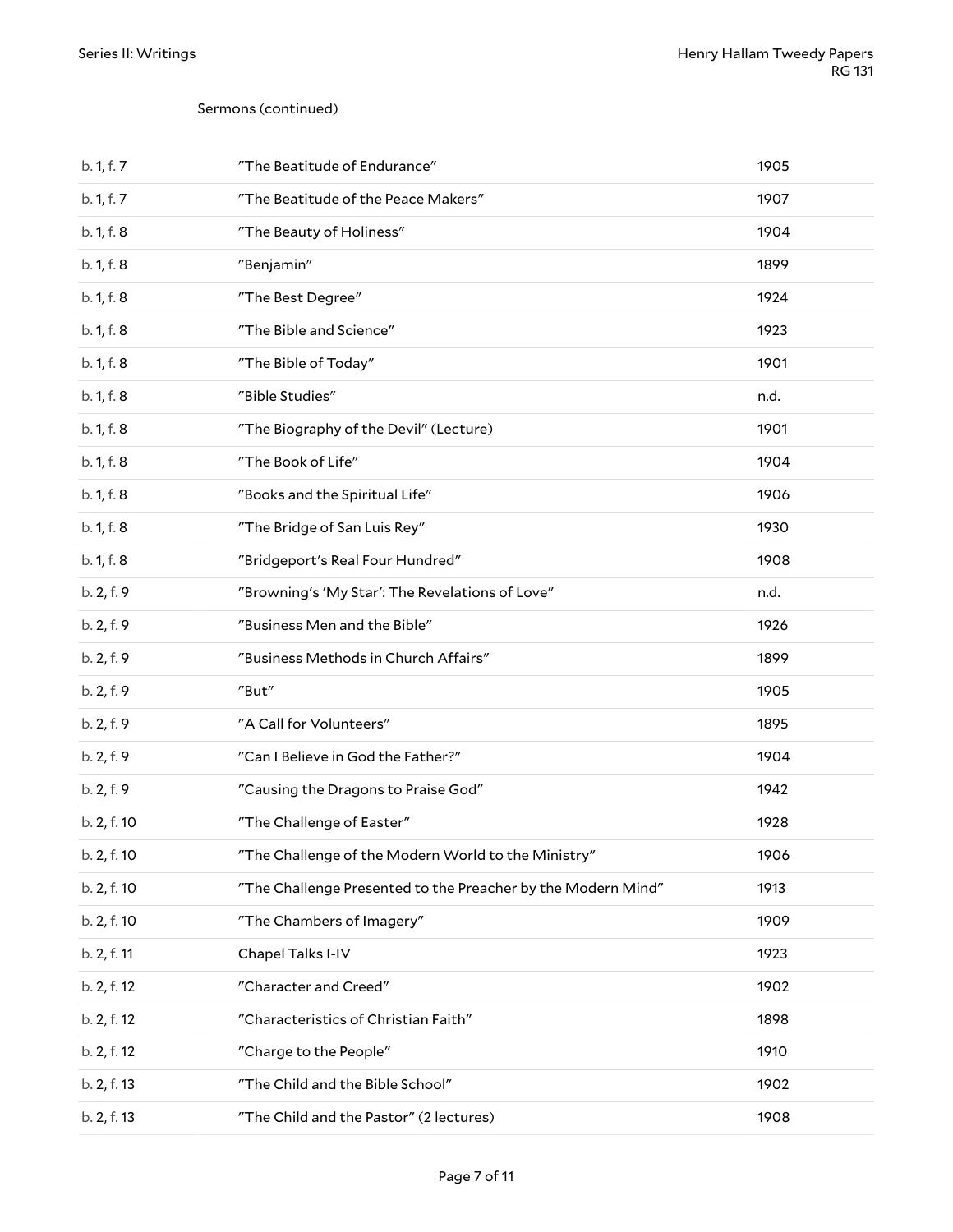#### Sermons (continued)

| b. 2, f. 13     | "Child Labor: A Statement and an Appeal"                             | 1907      |
|-----------------|----------------------------------------------------------------------|-----------|
| b. 2, f. 13     | Children's Day Talks                                                 | 1899-1904 |
| b. 2, f. 13     | Children's Sermons                                                   | 1901-1921 |
| b. 2, f. 13     | "The Choice of the Soul"                                             |           |
| b. 3, f. 14-19  | "Christ All" - Commemorative Addresses                               |           |
| b. 4, f. 20-24  | "The Commission of a Conqueror" - "The Duty of Transfiguration"      |           |
| b. 5, f. 24a-28 | "Dying to Live" - "Gideon"                                           |           |
| b. 6, f. 29-33  | "The Glory of Young Men" - "How to Hear a Good Sermon"               |           |
| b. 7, f. 34-38  | "How to Read the Bible" - "Jesus as Executive"                       |           |
| b. 8, f. 39-42  | "Jesus' Way" - "Majoring in Minors"                                  |           |
| b. 9, f. 43-47  | "Makers of Holidays" - "Move On"                                     |           |
| b. 10, f. 48-52 | "Music and Religion" - "The Problem of the City"                     |           |
| b. 11, f. 53-56 | "Project Method in Preaching" - "Selfish Sympathy"                   |           |
| b. 12, f. 57-62 | "The Sermon of the Cloister" - Thanksgiving addresses                |           |
| b. 13, f. 63-67 | "Things Left Unsaid" - "What is the Church"                          |           |
| b. 14, f. 68-71 | "What is the Good of Going to Church" - "The Young Man Who Stood By" |           |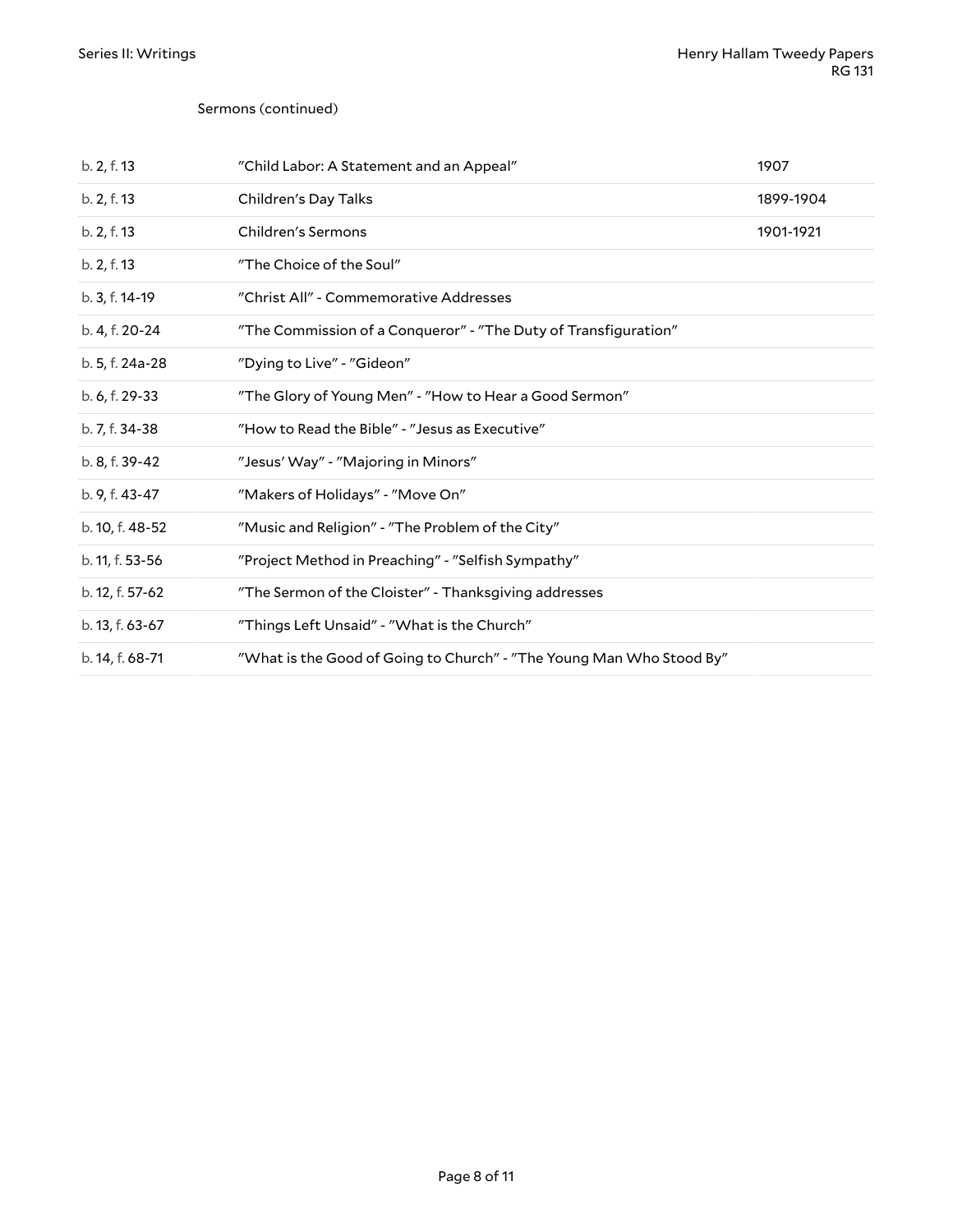# <span id="page-8-0"></span>**Series III: Personal Items and Memorabilia, 1924-1953, n.d.**

| b. 14, f. 72 | Including photographs, diary, obituary | 1924, 1953, n.d. |
|--------------|----------------------------------------|------------------|
| b. OV-d6     | Framed reproduction of Tweedy portrait |                  |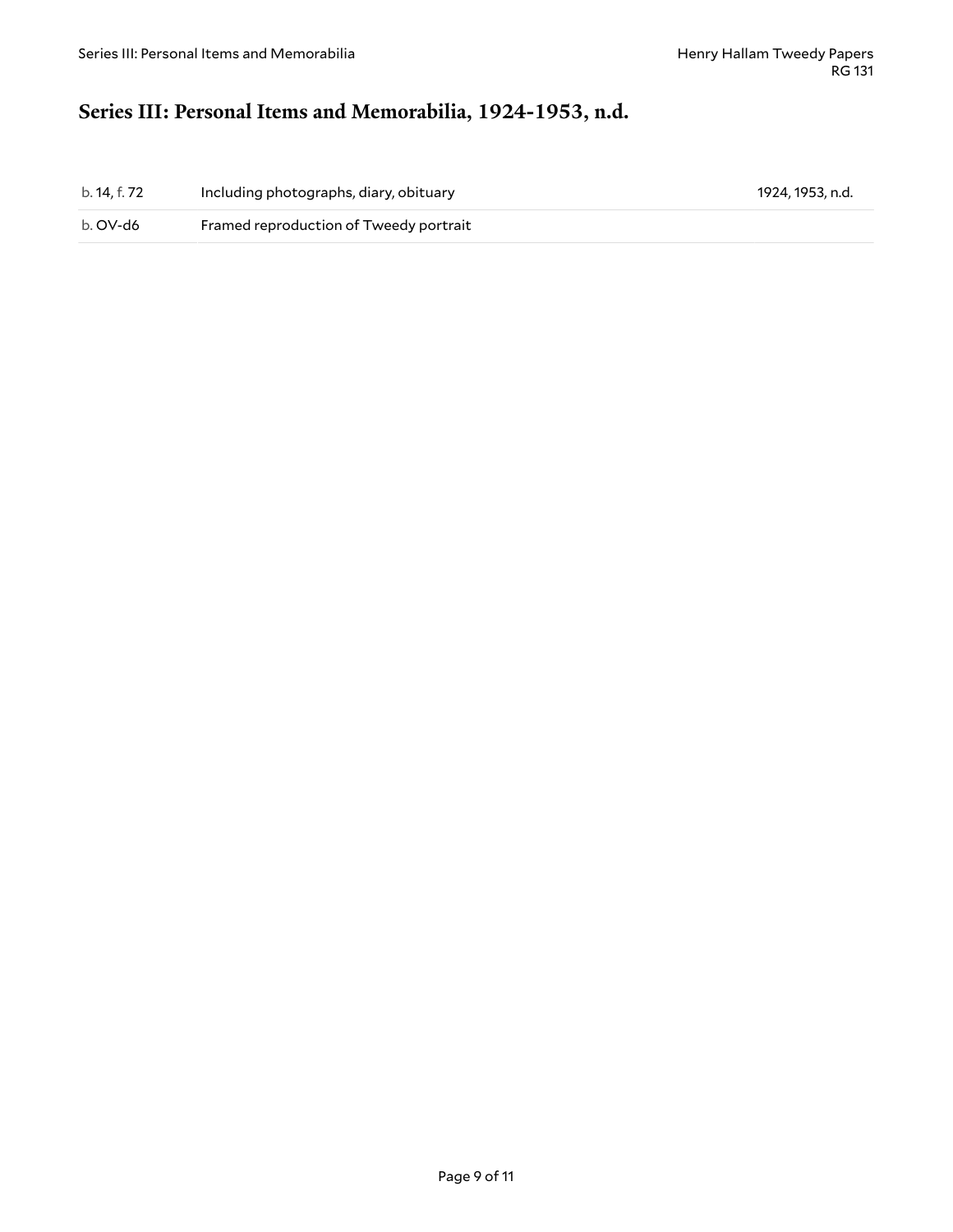# <span id="page-9-0"></span>**Series IV: Notes and Course-Related Material, 1902-1938, n.d.**

| b. 14, f. 73-76 | Printed material organized by subjects such as prayer, prohibition | 1910-1930, n.d. |
|-----------------|--------------------------------------------------------------------|-----------------|
| b. 15, f. 77-80 | Notes for sermons and talks                                        | 1902-1911, 1935 |
| b. 15, f. 81-82 | Notes on Books                                                     | 1921-1925       |
| b. 15, f. 83    | Class schedules and sermon schedules                               | 1927-1938       |
| b. 15, f. 83    | Course Bibliographies                                              | 1935-1936, n.d. |